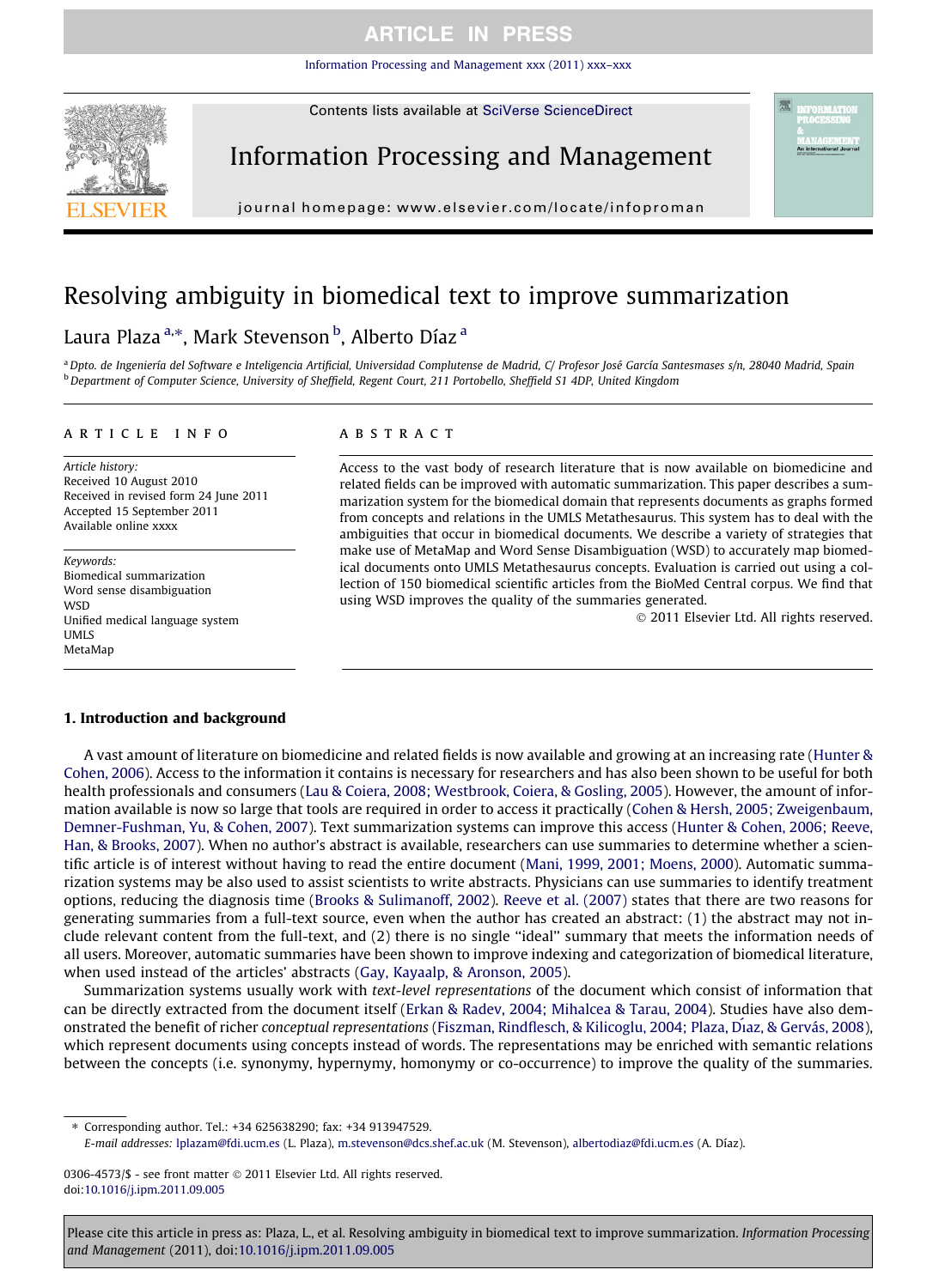#### 2 L. Plaza et al. / Information Processing and Management xxx (2011) xxx–xxx

The Unified Medical Language System (UMLS) ([Nelson, Powell, & Humphreys, 2002\)](#page-10-0) has proved to be a useful knowledge source for summarization in the biomedical domain ([Fiszman et al., 2004; Plaza et al., 2008; Reeve et al., 2007](#page-10-0)). When the UMLS is used, the vocabulary of the document being summarized has to be mapped onto the concepts it contains. This is made difficult by lexical ambiguity, the fact that words can have multiple meanings depending on the context in which they appear. Although it is often believed that technical domains contain less ambiguity than general ones ([Farghlay & Hedin,](#page-10-0) [2003; Gale, Church, & Yarowsky, 1992\)](#page-10-0), biomedical text has been shown to be highly ambiguous ([Weeber, Mork, & Aronson,](#page-11-0) [2001](#page-11-0)). For example, the term ''cold'' is associated with several possible meanings in the UMLS Metathesaurus including 'common cold', 'cold sensation', 'cold temperature' and 'cold therapy'.

The majority of biomedical summarizers that employ the UMLS Metathesaurus use MetaMap ([Aronson, 2001\)](#page-10-0) to translate the text into UMLS concepts [\(Fiszman et al., 2004; Reeve et al., 2007](#page-10-0)) but do not attempt to resolve ambiguities when Meta-Map returns multiple concepts. However, selecting the wrong meaning for ambiguous terms may affect the quality of the summaries generated.

This paper describes the application of various strategies for selecting UMLS concepts from the MetaMap output to improve a state-of-art biomedical summarization system. The summarizer ([Plaza et al., 2008](#page-10-0)) is a graph-based method that uses the UMLS Metathesaurus to create conceptual representations. Strategies for selecting concepts from MetaMap include using Word Sense Disambiguation (WSD) [\(Agirre & Edmonds, 2006\)](#page-10-0) to attempt to determine the meaning of words by examining their context. We find that using WSD improves the quality of the summaries generated.

The next section describes related work on summarization and WSD and also introduces the resources employed by the summarization and WSD systems used in this work. Section 3 describes our concept-based summarization algorithm. Section 4 presents the different WSD algorithms and strategies that have been tested to assign concepts from the UMLS. Section 5 describes the experimental environment of the study. Section 6 reports the results of the experiments and discusses these results. The final section provides concluding remarks and suggests future lines of work.

#### 2. Related work

#### 2.1. UMLS and MetaMap

The Unified Medical Language System (UMLS) [\(Nelson et al., 2002\)](#page-10-0) is a collection of controlled vocabularies related to biomedicine and contains a wide range of information that can be used for Natural Language Processing (NLP). The UMLS comprises of three parts: the Specialist Lexicon, the Metathesaurus and the Semantic Network.

The Specialist Lexicon is a database of lexicographic information for use in NLP tasks that consists of a set of lexical entries with one entry for each spelling or set of spelling variants in a particular part of speech.

The Metathesaurus forms the backbone of the UMLS and is created by unifying over 100 controlled vocabularies and classification systems. It is organized around concepts, each of which represents a meaning and is assigned a Concept Unique Identifier (CUI). For example, the following CUIs are all associated with the term ''cold'': C0009443 'Common Cold', C0009264 'Cold Temperature' and C0234192 'Cold Sensation'.

The Metathesaurus comprises of several tables containing information about CUIs. These include the MRREL and MRHIER tables. The MRREL table lists relations between CUIs found in the various sources that are used to form the Metathesaurus. This table lists a range of different types of relations, including child, parent, can be qualified by, related and possibly synonymous and other related. For example, the MRREL table states that the concepts C0009443 'Common Cold' and C0027442 'Nasopharynx' are connected via the other related relation.

The MRHIER table in the Metathesaurus lists the hierarchies in which each CUI appears, and lists the entire path to the root of each hierarchy for the CUI.

The Semantic Network consists of a set of categories (or semantic types) that provides a consistent categorization of the concepts in the Metathesaurus, along with a set of relationships (or semantic relations) that exist between the semantic types. For example, the concept C0009443 'Common Cold' is classified in the semantic type 'Disease or Syndrome'.

The SRSTR table in the Semantic Network describes the structure of the network. This table lists a range of different relations between semantic types, including hierarchical relations (is\_a) and non hierarchical relations (e.g. result of, associated with and co-occurs with). For example, the semantic types 'Disease or Syndrome' and 'Pathologic Function' are connected via the is\_a relation in this table.

The MetaMap program ([Aronson, 2001\)](#page-10-0) maps biomedical text to concepts in the Metathesaurus. The semantic type for each concept mapping is also returned. MetaMap employs a knowledge intensive approach that uses the Specialist Lexicon in combination with lexical and syntactic analysis to identify noun phrases in text. Matches between noun phrases and Metathesaurus concepts are computed by generating lexical variations and allowing partial matches between the phrase and concept. The possible UMLS concepts are assigned scores based on the closeness of the match between the input noun phrase and the target concept. [Fig. 1](#page-2-0) shows this mapping for the phrase "tissues are often cold". This example shows that MetaMap returns a single CUI for two words (tissues and often) but also returns multiple CUIs with equal scores for cold (C0234192, C0009443 and C0009264). [Weeber et al. \(2001\)](#page-11-0) estimated that around 11% of the phrases in Medline abstracts are mapped onto multiple CUIs.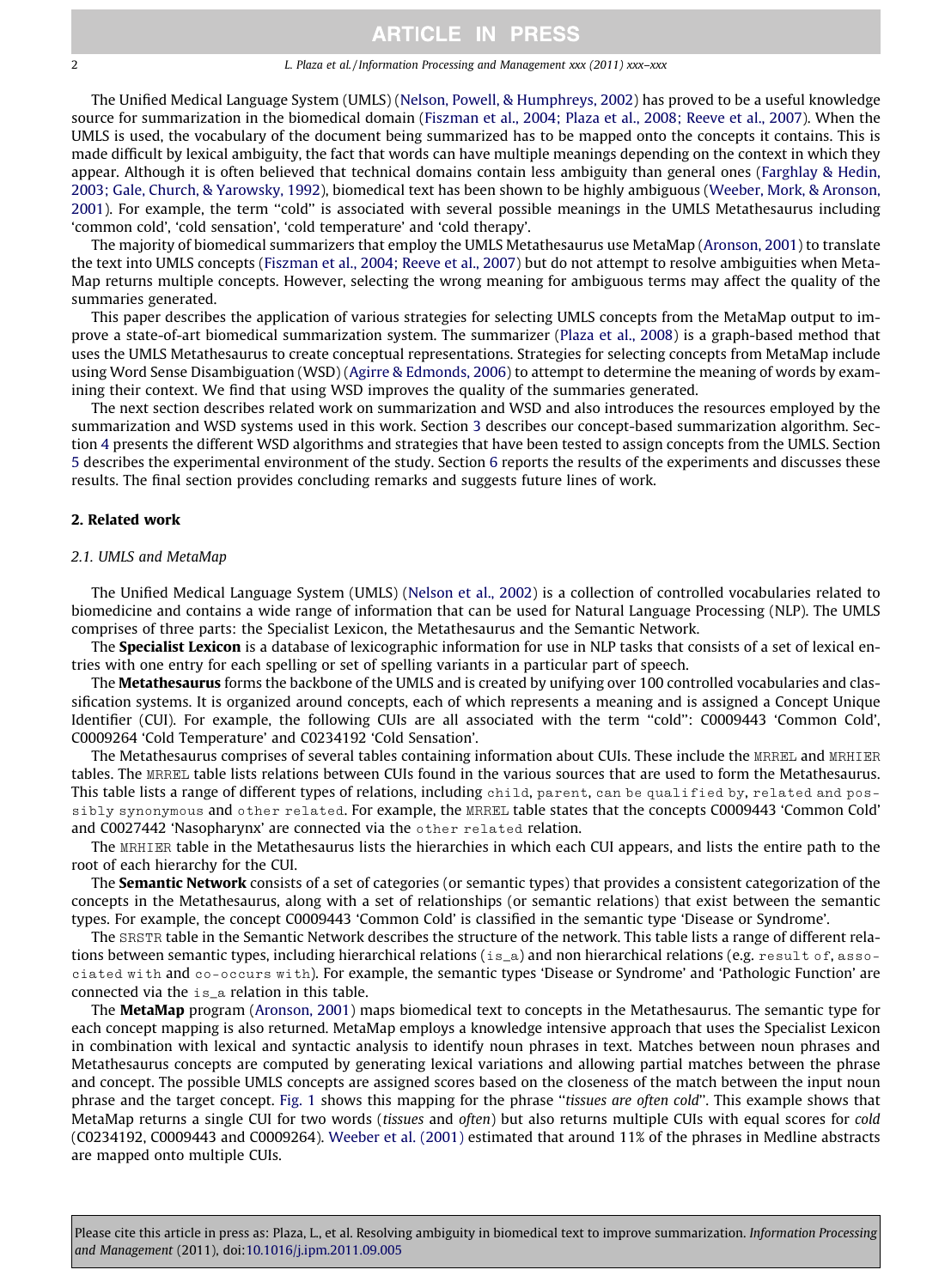#### <span id="page-2-0"></span>L. Plaza et al. / Information Processing and Management xxx (2011) xxx-xxx



Fig. 1. MetaMap output for the phrase Tissues are often cold.

#### 2.2. Summarization of biomedical text

Summarization has been an active area within NLP research since the 1950s. A variety of approaches have been proposed (see [Mani \(2001\)](#page-10-0) for a review). We focus on graph-based methods here.

Graph-based approaches represent the document as a graph. When text-level representations are used the nodes represent text units (i.e. words, sentences or paragraphs) and the edges represent cohesion relations or similarity measures between these units. The best-known work in the area is LexRank ([Erkan & Radev, 2004\)](#page-10-0). It assumes a fully connected and undirected graph in which each node corresponds to a sentence, represented by its TF-IDF vector, and the edges are labeled with the cosine similarity between the sentences. [Mihalcea and Tarau \(2004\)](#page-10-0) describe a related method in which the similarity among sentences is measured in terms of word overlaps.

However, text-level representations do not exploit the semantic relations among the words in the text (i.e. synonymy, homonymy or co-occurrence). For example, they are unable to make use of the fact that the phrases myocardial infarction and heart attack refer to the same concepts, or that pneumococcal pneumonia and mycoplasma pneumonia are two similar diseases that differ in the type of bacteria that causes them. This problem can be solved using conceptual representations of the document and domain-specific resources that contain information about the semantic relations between concepts.

For example, [Reeve et al. \(2007\)](#page-11-0) use the UMLS Metathesaurus and adapt the lexical chaining approach ([Barzilay & Elha](#page-10-0)[dad, 1997\)](#page-10-0) to deal with concepts instead of terms. [Yoo, Hu, and Song \(2007\)](#page-11-0) represent a corpus of documents as a graph, where the nodes are the MeSH descriptors found in the corpus and the edges represent hypernymy and co-occurrence relations between them. They cluster the MeSH concepts in the corpus to identify sets of documents dealing with the same topic and then generate a summary from each document cluster. BioSquash ([Shi et al., 2007](#page-11-0)) is a question-oriented extractive system for biomedical multi-document summarization. It constructs a semantic graph that contains concepts of three types: ontological concepts (general ones from WordNet and specific ones from the UMLS), named entities and noun phrases. It applies a WSD algorithm to select the correct senses in WordNet although they do not describe how they dealt with ambiguity in the UMLS.

#### 2.3. WSD of biomedical text

The aim of WSD is to resolve lexical ambiguities by identifying the correct meaning of a word based on its context. WSD is regarded as an important stage in text processing [\(Agirre & Edmonds, 2006; Ide & Véronis, 1998; Navigli, 2009](#page-10-0)). The majority of approaches have explored the problem in a domain-independent setting, although several researchers have developed systems specifically intended to resolve the ambiguities that are found in the biomedical domain (see [Schuemie, Kors, &](#page-11-0) [Mons \(2005\)](#page-11-0) for a review).

The most popular approaches to WSD in the biomedical domain are based on supervised learning, for example [Joshi,](#page-10-0) [Pedersen, and Maclin \(2005\), Liu, Teller, and Friedman \(2004\), McInnes, Pedersen, and Carlis \(2007\), Stevenson, Guo, Gaiz](#page-10-0)[auskas, and Martinez \(2008\) and Savova et al. \(2008\)](#page-10-0). Previous evaluations of domain-independent WSD ([Mihalcea & Tarau,](#page-10-0) [2004; Pradhan, Loper, Dligach, & Palmer, 2007](#page-10-0)) have suggested that supervised approaches perform better than alternative approaches. However, they require labeled examples which are often unavailable and can be impractical to create.

[Humphrey, Rogers, Kilicoglu, Demner-Fushman, and Rindflesch \(2006\)](#page-10-0) describe a supervised approach to WSD, JDI, in the biomedical domain that makes use of Journal Descriptors to create labeled examples. Journal Descriptors are a mapping from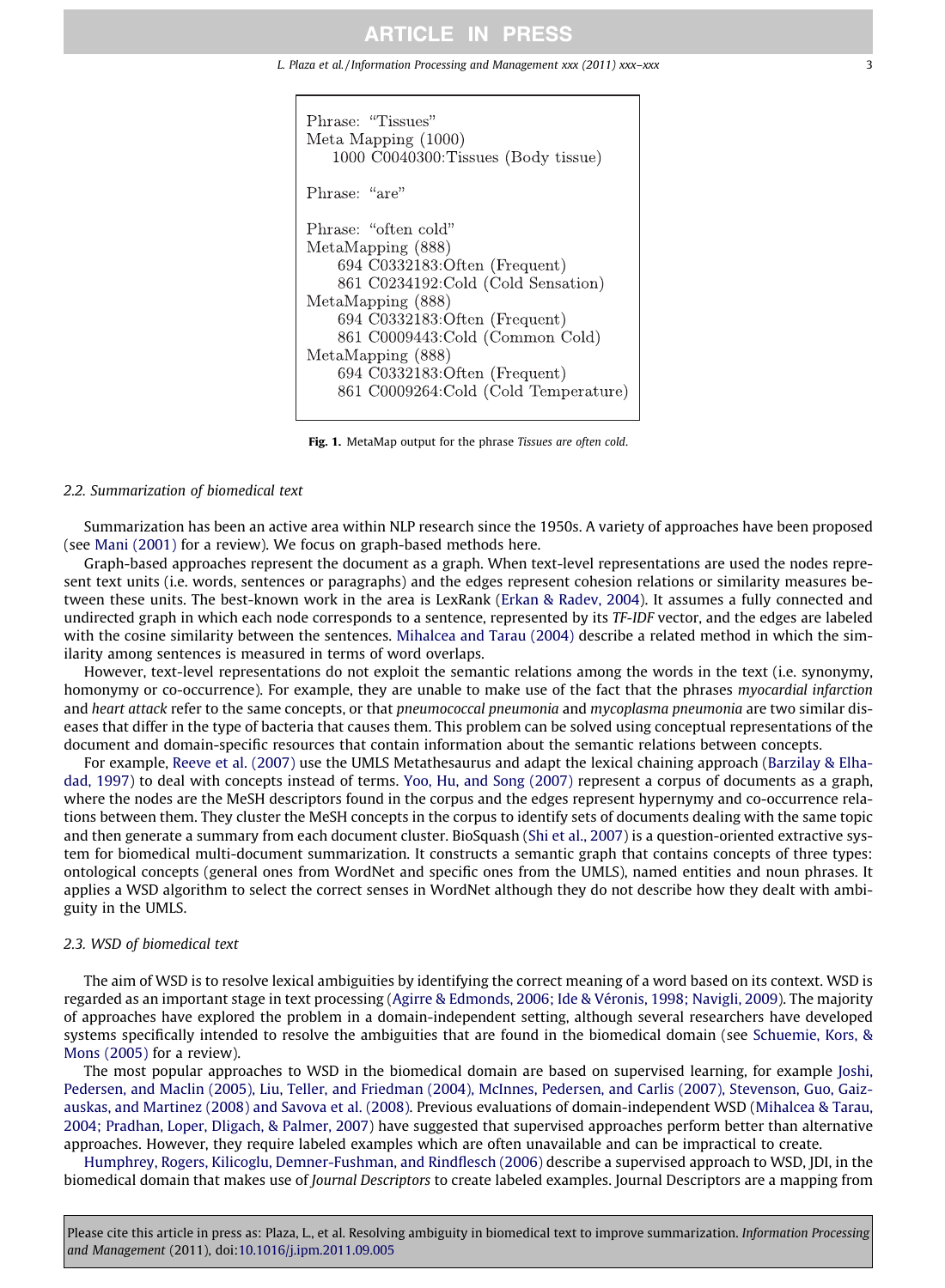#### 4 L. Plaza et al. / Information Processing and Management xxx (2011) xxx–xxx

the journals indexed in Medline to a set of 127 broad topics such as Reproduction, Biomedical Engineering and Cardiology. Medline is used to create a model for each Journal Descriptor by mapping each abstract onto its manually added descriptors and identifying the words that characterize it. Semantic types are then modeled by using UMLS to identify terms associated with them and mapping these onto Journal Descriptors. Disambiguation is carried out by examining the context of the ambiguous term to identify the semantic type it matches more closely. One shortcoming of this algorithm is that it is not able to disambiguate between meanings with the same semantic type. The JDI algorithm is included in recent versions of MetaMap and can be used to select between mappings when there is more than one possible CUI, as shown in [Fig. 1](#page-2-0). [Hum](#page-10-0)[phrey et al. \(2006\)](#page-10-0) report precision of 0.7860 for JDI when evaluated against a set of 45 ambiguous terms from the NLM-WSD corpus [\(Weeber et al., 2001](#page-11-0)).

Knowledge-based approaches to WSD are an alternative to supervised learning that do not require manually-tagged data and have recently been shown to compete with supervised systems in terms of performance ([Ponzetto & Navigli,](#page-11-0) [2010](#page-11-0)). Graph-based methods are now widely used for knowledge-based WSD [\(Agirre & Soroa, 2009; Navigli & Lapata,](#page-10-0) [2007; Sinha & Mihalcea, 2007; Tsatsaronis, Vazirgiannis, & Androutsopoulos, 2007\)](#page-10-0). These methods represent the knowledge base as a graph which is then analyzed to identify the meanings of ambiguous words. An advantage of this approach is that the entire knowledge base can be used during the disambiguation process by propagating information through the graph.

One such method is Personalized PageRank [\(Agirre & Soroa, 2009](#page-10-0)) which makes use of the PageRank algorithm used by internet search engines ([Brin & Page, 1998](#page-10-0)). PageRank assigns weight to each node in a graph by analyzing its structure and prefers ones that are linked to by other nodes that are highly weighted. [Agirre and Soroa \(2009\)](#page-10-0) use WordNet as the lexical knowledge base and create graphs using the entire WordNet hierarchy. The ambiguous words in the document are added as nodes to this graph and directed links created from them to each of their possible meanings. These nodes are assigned weight in the graph and the PageRank algorithm is applied to distribute this information through the graph. The meaning of each word with the highest weight is chosen. We refer to this approach as ppr. [Agirre and Soroa \(2009\)](#page-10-0) also describe a variant of the approach, referred to as "word to word" ( $ppr_{w}w$ ), in which a separate graph is created for each ambiguous word. The ppr\_w2w is more accurate but less efficient due to the number of graphs that have to be created and analyzed. [Agirre and](#page-10-0) [Soroa \(2009\)](#page-10-0) show that the Personalized PageRank approach performs well in comparison to other knowledge-based approaches to domain-independent WSD and report an accuracy of around 58% on standard evaluation data sets. [Agirre, Sora,](#page-10-0) [and Stevenson \(2010\)](#page-10-0) applied Personalised PageRank to the biomedical domain using the UMLS instead of WordNet and report precision of 0.681 on a set of 49 terms from the NLM-WSD corpus.

#### 3. Summarizer

This section describes the graph-based conceptual summarization system used in this paper. The summarizer identifies the n most relevant sentences in a document using a 5 steps process: (1) preprocessing, (2) concept identification, (3) document representation, (4) concept clustering and topic recognition, and (5) sentence selection. Each step is now discussed in detail.

#### 3.1. Preprocessing

Before starting with the summarization process itself, a preliminary step is undertaken in order to prepare the document for the subsequent steps. This preprocessing involves the following actions:

- 1. Portions of the document that are not considered suitable for including in the summary are removed: Competing interests, Acknowledgments and References sections, tables, figures and section headings.
- 2. If the document includes an Abbreviations section the abbreviations and their corresponding expansions are extracted from it. Any occurrences of the abbreviation in the document are then replaced with the expansion. For example, if the Abbreviations section defines ''angiotensin converting enzyme'' as the expansion of ACE for a particular document and that document contains the phrase "less than 50% received ACE inhibitor" then that phrase would become "less than 50% received angiotensin converting enzyme inhibitor''.
- 3. Expansions for abbreviations not defined in the document's abbreviation section are identified automatically from the document using a publicly available implementation<sup>1</sup> of the approach described by [Schwartz and Hearst \(2003\)](#page-11-0). Abbreviations are then substituted with their expansions in the same way.

4. The text in the body section is split into sentences using  $GATE<sup>2</sup>$  (General Architecture for Text Engineering).

5. Stop words<sup>3</sup> are removed since they are not useful in discriminating between relevant and irrelevant sentences.

[http://biotext.berkley.edu/software.html.](http://biotext.berkley.edu/software.html)

<http://www.gate.ac.uk>.

<sup>&</sup>lt;sup>3</sup> A list of stop words from Medline are used. [http://www.ncbi.nlm.nih.gov/entrez/query/static/help/pmhelp.html#Stopwords.](http://www.ncbi.nlm.nih.gov/entrez/query/static/help/pmhelp.html#Stopwords)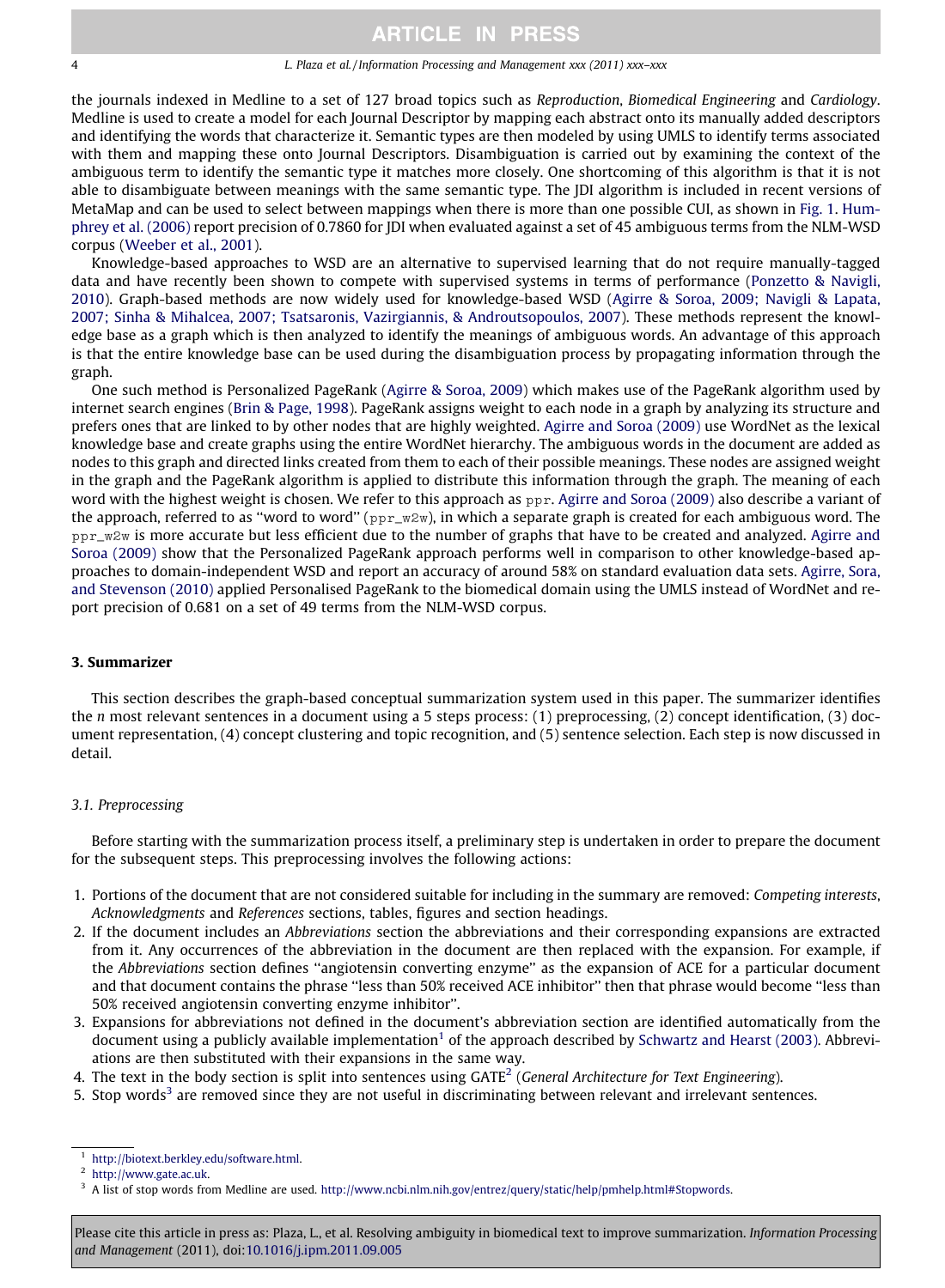### <span id="page-4-0"></span>3.2. Concept identification

The next stage is to map the terms in the document to concepts from the UMLS Metathesaurus and semantic types from the UMLS Semantic Network. The MetaMap program is run over the text in the body section of the document. Section 4 describes different strategies to select concepts when MetaMap is unable to return a single CUI for a word.

UMLS concepts belonging to very general semantic types are discarded, since they have been found to be excessively broad or unrelated to the main topic of the document. These types are Quantitative Concept, Qualitative Concept, Temporal Concept, Functional Concept, Idea or Concept, Intellectual Product, Mental Process, Spatial Concept and Language.

### 3.3. Document representation

The next step is to construct a graph representing the document. We begin by creating a sentence graph for each sentence in the document. This is created using the UMLS concepts identified within the sentence, extracting the complete hierarchy of hypernyms for each concept and merging the hierarchies to construct a single graph. The two upper levels of these hierarchies are removed since they represent concepts with excessively broad meanings and may introduce noise to later processing.

The sentence graphs are then merged to create a single document graph. This graph is extended with more semantic relations to obtain a more complete representation of the document. Various types of information from the UMLS can be used to extend the graph. We experimented with different sets of relations and found that the best performance was obtained using the hypernymy and other related relations between concepts from the Metathesaurus and the associated with relation between semantic types from the Semantic Network. Hypernyms are extracted from the MRHIER table, other related relations from the MRREL table and associated with relations from the SRSTR table (see Section 2.1). Only associated with and other related relations that link leaf vertices are added to the document graph.

Fig. 2 shows an example graph for a simplified document consisting of the sentences  $s1$  and  $s2$ :

- s1 The goal of the trial was to assess cardiovascular mortality and morbidity for stroke, coronary heart disease and congestive heart failure, as an evidence-based guide for clinicians who treat hypertension.
- s2 The trial was carried out in two groups: the first group taking doxazosin, and the second group taking chlorthalidone.

Finally, each edge is assigned a weight in [0, 1] as shown in Eq. [\(1\).](#page-5-0) The weight of an edge e representing an  $i s_a$  relation between two vertices,  $v_i$  and  $v_j$  (where  $v_i$  is a parent of  $v_j$ ), is calculated as the ratio of the depth of  $v_i$  to the depth of  $v_j$  from the root of their hierarchy. The weight of an edge representing any other relation (i.e. associated with and other related) between pairs of leaf vertices is always 1.



Fig. 2. Example of a simplified document graph from sentences s1 and s2. Continuous lines represent hypernymy relations, dashed lines represent other related relations and dotted lines represent associated with relations. The edges of a portion of this graph have been labeled with their weights.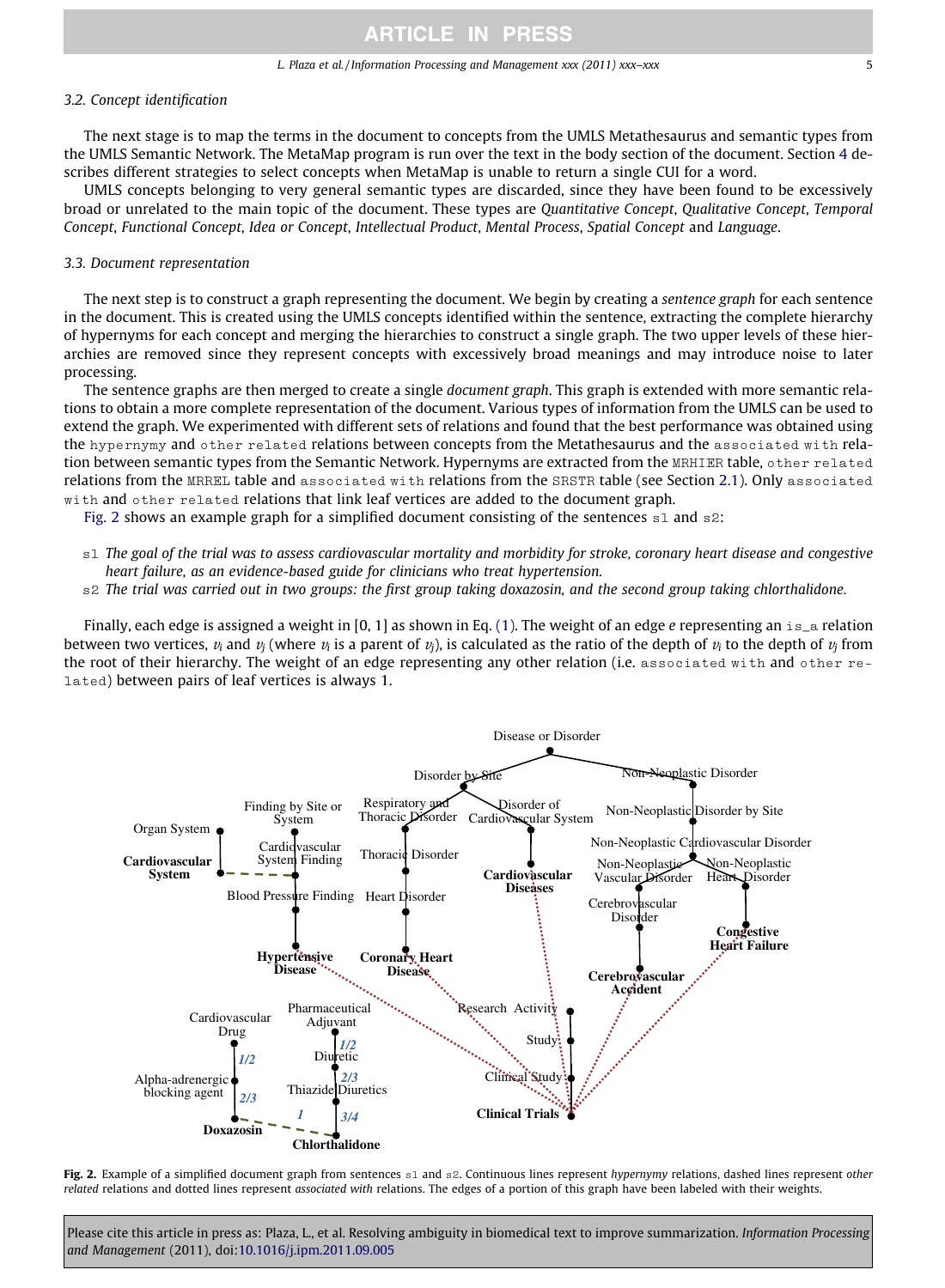<span id="page-5-0"></span>6 L. Plaza et al. / Information Processing and Management xxx (2011) xxx–xxx

$$
weight(e, v_i, v_j) = \beta \tag{1}
$$

where  $\begin{cases} \beta = \frac{depth(v_i)}{depth(v_j)} & \text{if } e \text{ repres} \\ \beta = 1 & \text{otherwise} \end{cases}$ if e represents an is a relation

This is shown in [Fig. 2,](#page-4-0) where the  $\texttt{is\_a}$  link between concepts 'Diuretic' and 'Thiazide Diuretics' is assigned the weight  $\frac{2}{3}$ since 'Diuretic' is ranked second in its hierarchy and 'Thiazide Diuretics' is ranked third in this same hierarchy. In this same graph, the other related link between concepts 'Doxazosin' and 'Chlorthalidone' is assigned the weight 1.

### 3.4. Concept clustering and topic recognition

A degree-based clustering method ([Erkan & Radev, 2004\)](#page-10-0) is applied to the document graph. This identifies sets of concepts that are strongly related in meaning and it is assumed that each set represents a different topic in the document.

We hypothesize that the document graph is an instance of a scale-free network ([Barabasi & Albert, 1999\)](#page-10-0). These are complex networks in which some nodes are highly connected to other nodes in the network while the remaining nodes are relatively unconnected. The highly connected nodes are often called hubs.

The salience of each vertex in the graph [\(Yoo et al., 2007\)](#page-11-0) is then computed. The salience of a vertex,  $v_i$ , is defined as the sum of the weights of the edges that are connected to it. This is shown in Eq. (2) where connect(e,  $v_i$ ,  $v_j$ ) denotes that the edge e connects vertices  $v_i$  and  $v_j$ . Salience ranks the nodes according to their structural importance in the graph.

$$
salience(v_i) = \sum_{e \mid \exists v_j \land connect(e, v_i, v_j)} weight(e)
$$
\n(2)

The *n* vertices with a highest salience are labeled as *Hub Vertices*. This value has been empirically set to 5% of the number of vertices in the document graph. A clustering algorithm groups the hub vertices into Hub Vertices Sets (HVS). These can be interpreted as set of concepts strongly related in meaning and represent the centroids of the clusters. To construct the HVS, the clustering algorithm first identifies the pairs of hub vertices that are most closely connected and merges them into a HVS. Then, for each pair of HVS, the algorithm checks if the internal connectivity of the vertices they contain is lower than the connectivity between them. If it is the two HVS are merged. The remaining vertices (i.e. those not included in the HVS) are iteratively assigned to the cluster to which they are more connected. This connectivity is computed as the sum of the weights of the edges that connect the target vertex to the other vertices in the cluster.

#### 3.5. Sentence selection

The final step of the summarization process consists of selecting the sentences for the summary. A non-democratic voting mechanism ([Yoo et al., 2007](#page-11-0)) is used to compute the similarity between each sentence graph and cluster. Each vertex,  $v_k$ , within a sentence graph,  $S_i$ , assigns a vote  $w_{k,ij}$  to a cluster  $C_i$  if the vertex belongs to that cluster's HVS, half a vote if the vertex belongs to the cluster but not to its HVS, and no votes otherwise. Finally, the similarity between the sentence and the cluster is computed as the sum of the votes assigned by all the vertices in the sentence to the cluster, as shown in Eq. (3).

$$
similarity(C_i, S_j) = \sum_{v_k \mid v_k \in S_j} w_{k,j,i}
$$
\n(3)

where 
$$
\begin{cases} w_{k,j,i} = 1 & \text{if } v_k \in HVS(C_i) \\ w_{k,j,i} = 0.5 & \text{if } v_k \in C_i \text{ and } v_k \notin HVS(C_i) \\ w_{k,j,i} = 0 & \text{if } v_k \notin C_i \end{cases}
$$

We select the sentences for the summary based on their similarities to the clusters. We compute a single score for each sentence as the sum of its similarity to each cluster normalized by the cluster's size (Eq.  $(4)$ ). The N sentences with highest scores are then selected for the summary, where N depends on the summary compression rate.

$$
Score(S_j) = \sum_{C_i} \frac{similarity(C_i, S_j)}{|C_i|}
$$
\n(4)

This clustering method usually produces a single large cluster together with a variable number of small clusters. The large cluster contains the concepts related to the central topic of the document, while the others include concepts related to secondary information. The scoring function selects most of the sentences from the most populated cluster and also includes some sentences from other clusters when the sentences assign high scores to them. Therefore, in addition to the information related to the central topic, this function allows us to consider other secondary or ''satellite'' information that might be relevant to the user.

Alternative heuristics for sentence selection were explored in previous work ([Plaza et al., 2008\)](#page-10-0).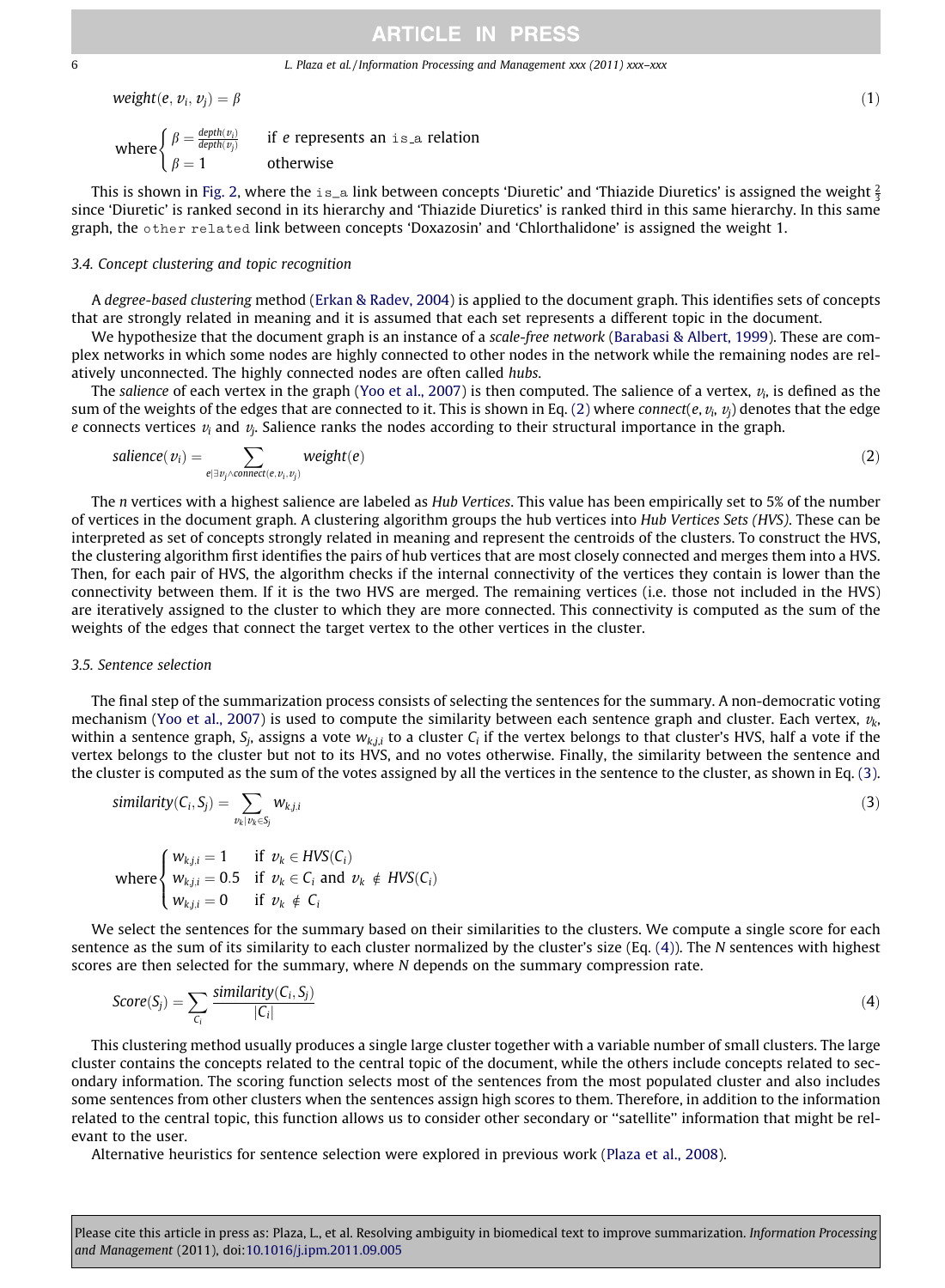### 4. WSD strategies for concept identification

Since our summarization system is based on the UMLS it is important to be able to accurately map the documents onto Metathesaurus concepts. The example in Section 2.1 shows that MetaMap does not always select a single concept and it is therefore necessary to have some method for choosing between the ones that are returned. We compare several alternative approaches for concept selection, including ones that make use of WSD.

### 4.1. First mapping

The first approach used is to take the first mapping returned by MetaMap when it returns more than one concept. No attempt is made to resolve ambiguities. This approach is adopted in previous works ([Plaza et al., 2008; Reeve et al.,](#page-10-0) [2007\)](#page-10-0). However, since the order of equally scored concepts returned by MetaMap is not informative, this strategy is essentially the same as choosing a concept at random from the set of those returned.

### 4.2. WSD using PPR

A version of the Personalized PageRank algorithm<sup>4</sup> (see Section 2.3) is used to disambiguate the output of MetaMap and the concept chosen for each term used to create the graph.

The Personalized PageRank algorithm was adapted to assign concepts from the UMLS Metathesaurus following the process described by [Agirre et al. \(2010\).](#page-10-0) The UMLS is converted into a graph in which the concepts are the nodes and the edges are derived from the MRREL table. All relations in this table are included in the graph. The output from MetaMap is used to provide the list of possible concepts for each term in a document and these are passed to the disambiguation algorithm. We use both the standard (ppr) and "word to word" ( $ppr_wzw$ ) variants of the Personalized PageRank approach for disambiguation. The concepts selected by the disambiguation algorithm are then used to create the document graph.

#### 4.3. WSD using JDI

The JDI algorithm (see Section 2.3) was used as an alternative WSD approach. The implementation included with Meta-Map was used.<sup>5</sup> The concepts returned by MetaMap when the JDI algorithm is applied are used to create the document graph. When the possible concepts of a term share the same semantic type the [DI algorithm may fail to return a single sense. When this happens the first mapping returned by MetaMap is selected.

### 4.4. All mappings

Instead of using WSD, all candidate CUIs are used to build the document graph. No attempt is made to resolve ambiguity when there are multiple possible CUIs.

### 4.5. WSD using weighted mappings

The ''All Mappings'' strategy made use of all concepts returned by MetaMap and considered them all to be equally important. The final strategy also uses all concepts returned by MetaMap but weight them using the output of a WSD algorithm. The aim of this strategy is to reduce the effect of WSD errors when the document graph is created.

The function for computing the salience of the vertices in the document graph (Eq. [\(2\)](#page-5-0)) is modified to assign greater weight to the concept selected by the WSD algorithm. The modified function is shown in Eq. (5), where M is the number of possible CUIs returned by MetaMap for a given ambiguous term and salience( $v_i$ ) was defined in Eq. [\(2\)](#page-5-0).

weighted salience( $v_i$ ) = salience( $v_i$ ) ×  $\alpha_i$  $\times \alpha_i$  (5)

where 
$$
\begin{cases} \alpha_i = 2 \times \frac{1}{M+1} & \text{if } v_i \in WSD\_output \\ \alpha_i = \frac{1}{M+1} & \text{if } v_i \notin WSD\_output \end{cases}
$$

#### 5. Experimental method

### 5.1. Evaluation collection

The most common approach to evaluating automatically generated summaries of a document (also known as peers) is to compare them against manually-created summaries (reference summaries) and measure the similarity between their con-

<sup>4</sup> We use a publicly available implementation of the Personalized Page Rank algorithm [\(http://ixa2.si.ehu.es/ukb/](http://ixa2.si.ehu.es/ukb/)).

 $5$  The JDI algorithm is invoked in MetaMap using the  $-y$  flag.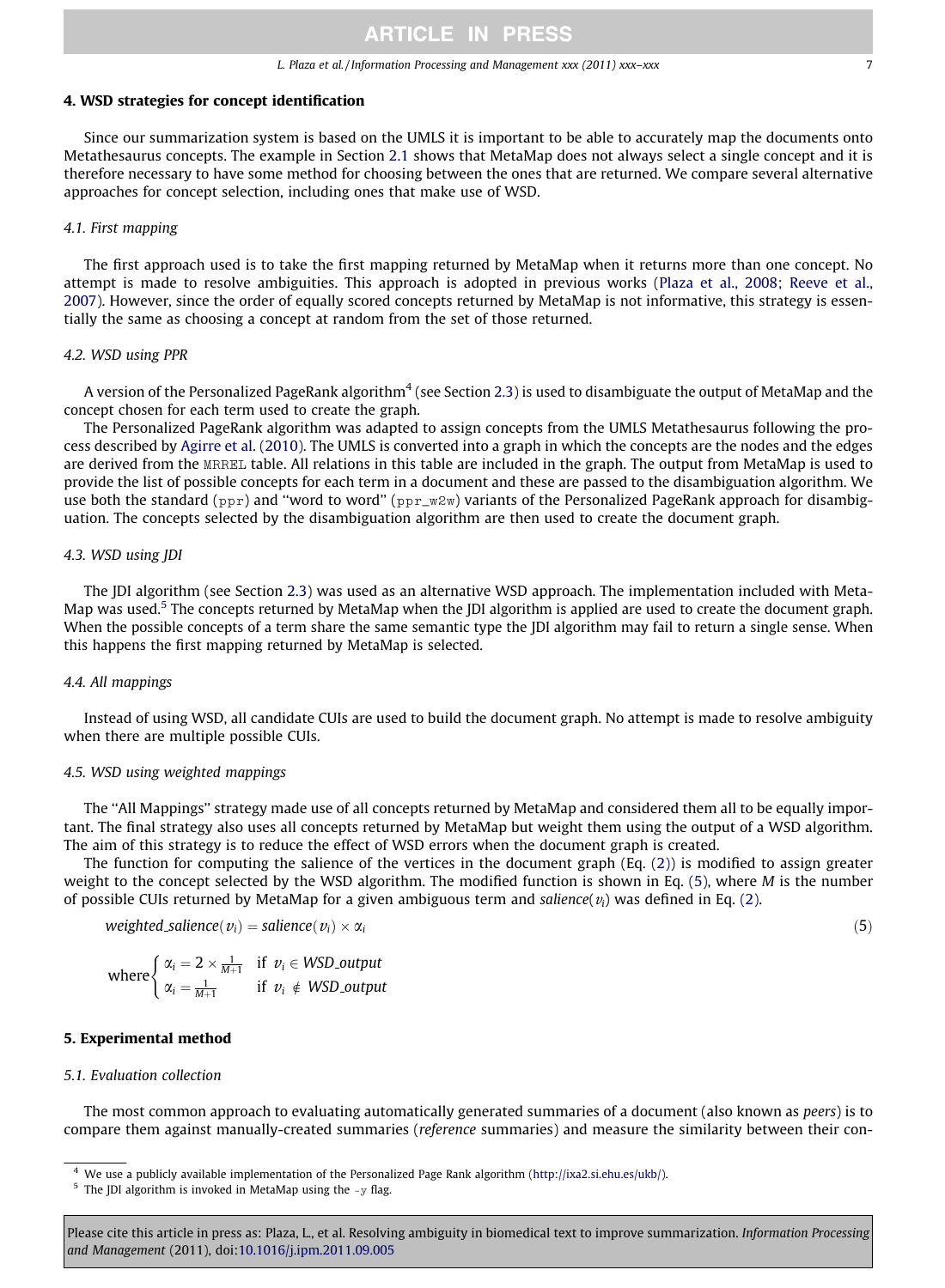## <span id="page-7-0"></span>Table 1

ROUGE scores for the different configurations of the summarizer. The best score for each metric is indicated in bold font. Systems are sorted by decreasing R-2 score.

| Summarizer            | $R-1$  | $R-2$  | $R-W$  | R-SU4  |
|-----------------------|--------|--------|--------|--------|
| WSD weighted mappings | 0.7908 | 0.3590 | 0.2026 | 0.3362 |
| All mappings          | 0.7873 | 0.3577 | 0.2014 | 0.3303 |
| WSD JDI               | 0.7874 | 0.3560 | 0.2017 | 0.3300 |
| WSD PPR-W2W           | 0.7826 | 0.3542 | 0.1999 | 0.3295 |
| WSD PPR               | 0.7737 | 0.3419 | 0.1937 | 0.3178 |
| First mapping         | 0.7516 | 0.3300 | 0.1924 | 0.3122 |
| Lead baseline         | 0.6483 | 0.2566 | 0.1621 | 0.2646 |

tent. The more content that is shared between the peer and reference summaries, the better the peer summary is assumed to be. One of the main drawbacks of this type of evaluation is the difficulty in obtaining reference summaries, which have to be written by humans. To the authors' knowledge no corpus of reference summaries exists for biomedical documents. However, most scientific papers include an abstract (i.e. the author's summary) which can be used as a reference summary for evaluation.

Our approach was evaluated using a collection of 150 documents randomly selected from the BioMed Central corpus for text mining research.<sup>6</sup> This collection is large enough to allow significant evaluation results [\(Lin, 2004a](#page-10-0)). The abstracts for the papers were used as reference summaries. Abstracts in the BioMed Central corpus are frequently structured and contain sections such as background, method, results and conclusion. However, we do not make use of this structure in our approach.

### 5.2. Evaluation metrics

ROUGE [\(Lin, 2004b](#page-10-0)) is used to evaluate the summaries by comparing them with the human abstracts for each article in the evaluation corpus. ROUGE is a commonly used evaluation method for summarization which uses the proportion of ngrams between a peer and one or more reference summaries to estimate the content that is shared between them. The ROUGE metrics produce a value in [0,1], where higher values are preferred, since they indicate a greater content overlap between the peer and model summaries. The following ROUGE metrics were used: ROUGE-1 (R-1), ROUGE-2 (R-2), ROUGE-SU4 (R-SU4) and ROUGE-W (R-W). R-1 and R-2 compute the number of unigrams and bigrams, respectively, that are shared by the peer and reference summaries. R-SU4 measures the overlap of skip-bigrams between the peer and reference summaries, allowing a skip distance of 4. Finally, R–W computes the union of the longest common subsequences between the peer and the reference summaries by taking the presence of consecutive matches into account.

ROUGE metrics assess the content of the summaries but do not account for text readability. At present readability of automatic summaries is still evaluated manually by experts. For instance, the assessors of the Text Analysis Conferences (TAC)<sup>7</sup> use a list of linguistic quality criteria (i.e. grammaticality, non-redundancy, referential clarity, focus, and structure and coherence), and manually assign a score to each summary depending on the extent to which they meet each criteria. However, manual evaluation of this type is expensive, time consuming and difficult to replicate. As a consequence the research community has explored strategies for automatically evaluating the readability of a summary. For instance, [Lapata and Barzilay \(2005\)](#page-10-0) introduce a linguistically rich model of local coherence to automatically evaluate text coherence for machine-generated texts that incorporates both syntactic and semantic aspects. [Pitler, Louis, and Nenkova \(2010\)](#page-10-0) analyze how well different types of automatically computed features (such as word choice, reference form and local coherence) can rank automatic summaries according to the five linguistic quality criteria used in the TAC conferences. Other attempts to automatically measure the quality of a summary can be found in [\(Barzilay & Lapata, 2005; Pitler & Nenkova, 2008; Vadlapudi & Katragadda, 2010](#page-10-0)). However, research in automatic evaluation of readability is still very preliminary and no standard approach has been adopted by the research community.

A second drawback of ROUGE metrics is that they use lexical matching instead of semantic matching. Therefore, peer summaries that are worded differently but carry the same semantic information may be assigned different ROUGE scores. This phenomenon is known as paraphrase. [Zhou, Lin, Munteanu, and Hovy \(2006\)](#page-11-0) present ParaEval, a preliminary approach to automatically evaluate summaries using paraphrases.

In contrast, the main advantages of ROUGE are its simplicity, replicability and, particularly, the high correlation between the scores it produces and those provided by human judges from previous Document Understanding Conferences [\(Lin,](#page-10-0) [2004b\)](#page-10-0).

#### 5.3. Experiments

Automatic summaries are generated by selecting sentences until the summary is 30% of the original document size. This choice of summary size was based on the heuristic that a summary should be between 15% and 35% of the size of the source

[http://www.biomedcentral.com/info/about/datamining.](http://www.biomedcentral.com/info/about/datamining)

<http://www.nist.gov/tac/>.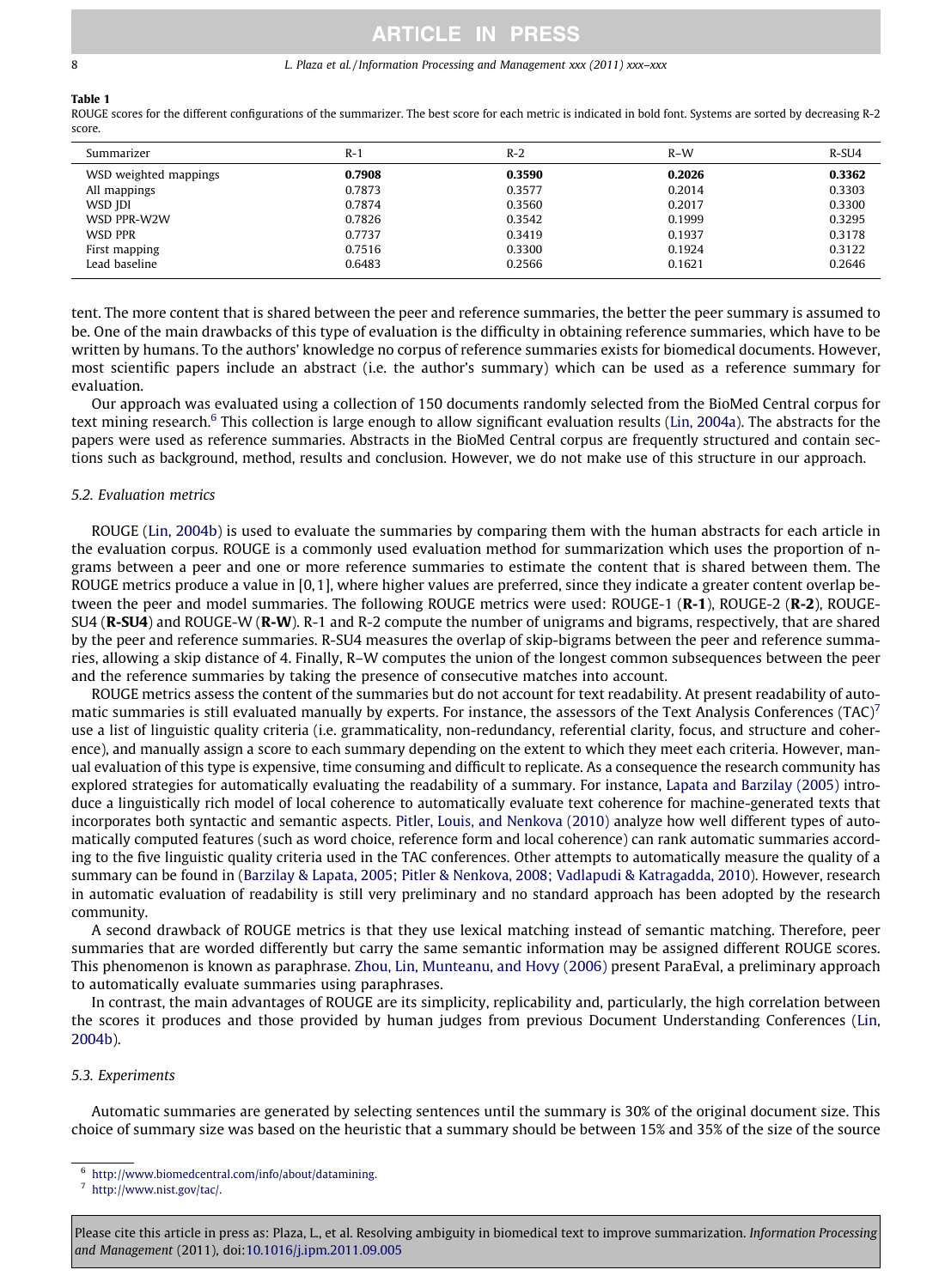text [\(Hovy, 2005](#page-10-0)). The relatively large size within this range was chosen because the documents used for the experiments (i.e. scientific articles) are rich in information.

Six different types of summaries are created using various strategies for concept identification (Section 4): (1) first mapping returned by MetaMap (First Mapping), (2) WSD using standard Personalized PageRank (WSD PPR), (3) WSD using word-to-word variant of Personalized PageRank (WSD PPR-W2W), (4) WSD using JDI (WSD JDI), (5) all mappings generated by MetaMap (All Mappings) and (6) all mappings generated by MetaMap weighted with WSD output (WSD Weighted Mappings). In addition, a baseline summarizer (Lead Baseline) was also implemented. This baseline generates summaries by selecting the first N sentences from each document until the document reaches a length of 30% of the original document size.

A Wilcoxon Signed Ranks Test with a 95% confidence interval is used to test statistical significance of the results.

#### 6. Results and analysis

ROUGE scores for the summaries generated using the different strategies for concept identification are shown in [Table 1](#page-7-0). Results show that the JDI algorithm outperforms the Personalized PageRank approaches and consequently JDI is used for the ''WSD Weighted Mappings'' approach.

Using WSD improves the average ROUGE scores for the summarizer compared to the ''First Mapping'' baseline. This improvement is observed for all approaches to WSD. The ''standard'' (i.e. WSD PPR) version of the Personalized PageRank disambiguation algorithm significantly improves R-1 and R-2 metrics while the ''word to word'' variant (i.e. WSD PPR-W2W) significantly improves all ROUGE metrics. Performance using ''word to word'' PPR is also higher than standard PPR for all ROUGE metrics, and these differences are significant for all ROUGE metrics. Results using the JDI algorithm (i.e. WSD JDI) are better than those achieved by either Personalized PageRank variant. However, the improvement with respect to WSD PPR-W2W is not statistically significant.

Results using the simple ''All Mappings'' approach are comparable to those obtained using the best WSD algorithm, i.e. JDI. This approach slightly improves upon the results of the JDI algorithm for R-2 and R-SU4 metrics, but does not perform as well for R-1 and R-W.

The best results are obtained using the ''WSD Weighted Mappings'' approach. This strategy achieves the best result for all ROUGE metrics, increasing the R-1 metric by 3.9% compared to the first mapping baseline. This performance is significantly better than when the first mapping and PPR approaches are used for all ROUGE metrics. Although, the improvement over PPR-W2W, JDI and "All Mappings" is not significant.

Finally, it must be noted that performance of all variants of our graph-based summarizer is considerably better than the lead baseline.

#### 6.1. Analysis

The results presented above demonstrate that using WSD improves the performance of our summarizer compared to the first mapping baseline. The WSD algorithms identify the concepts that are being referred to in the documents more accurately which leads to the creation of a graph that better reflects the content of the document. As a result, the clustering method is better able to identify the topics covered in the document and the information in the sentences selected for the summary is closer to the model summaries. However, this improvement is less than expected and this is probably due to errors made by the WSD system (see Section 2.3).

On the other hand, the differences between the summaries generated using the 'word to word' PPR and the JDI algorithms are not significant; the second achieving an improvement of less than 0.5% for ROUGE-1. Both algorithms use a different semantic knowledge source (i.e. PPR uses the concepts and relations from the UMLS Metathesaurus, while JDI uses the information about the semantic types in the UMLS Semantic Network to which the different concepts belong to), but both yield to a similar improvement in the summarization results. This seems to indicate that both the Metathesaurus and the Semantic Network provide useful information for biomedical WSD, and combining the information from both sources will probably reduce the disambiguation errors.

Performance improves when all possible concepts for ambiguous terms are used to build the document graph and no WSD is used. This suggests that the performance of our summarizer is not as sensitive to ambiguity as it is to erroneous disambiguation. If WSD is incorrect then the correct concept is never passed to the summarization algorithm, making accurate representation of the document difficult. The summarizer itself may also be performing WSD implicitly. The graph-based algorithm for summarization algorithm (Section 3) is similar to Personalized PageRank, a graph-based WSD algorithm (Section 4.2). When all possible concepts for each term are included in the graph then the correct ones would be strongly connected to other concepts in the graph while the incorrect ones will be strongly disconnected. The topology of the graph will exhibit a more marked scale-free distribution, since a relatively small set of nodes will present a great number of connections with other nodes while the remaining nodes will present few connections. Consequently the correct concepts will be given a higher salience than the others in the concept clustering step and their influence in the sentence selection step will be greater.

Finally, the best results are achieved when all candidate concepts are used to build the document graph with extra importance attached to those identified using WSD. This shows that the information provided by the WSD algorithm is useful for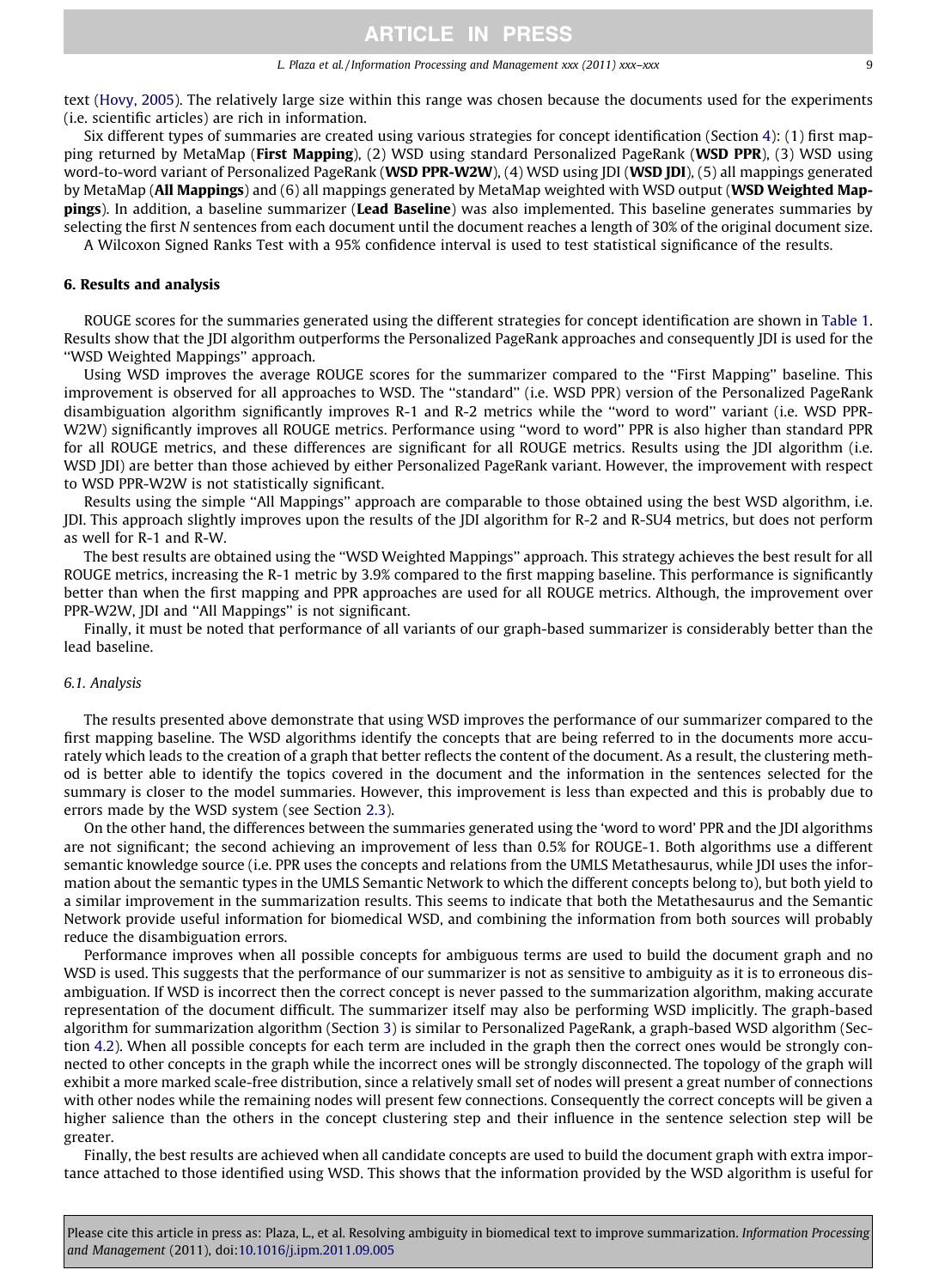#### 10 L. Plaza et al. / Information Processing and Management xxx (2011) xxx–xxx

### Table 2

Examples of summaries generated using different WSD strategies (WSD weighted mappings and first mapping), the lead baseline and the authors' abstract.

- WSD weighted mappings: [1] Elbow dislocation is a common injury, postero-lateral dislocation being the commonest pattern of injury. [2] We present an unusual case of an open antero-lateral dislocation of the elbow, which was not associated with any vascular or neural injury. [3] A 34 year female dance instructor presented to the Accident and Emergency department having fallen onto her right elbow sustaining an open dislocation of her elbow. [4] There was almost complete disruption of all the muscular and ligamentous attachments to the distal humerus and the proximal radius and ulna. [5] The joint was relocated, the wound cleaned with saline lavage and primarily closed without formal repair of muscular and ligamentous structures. [6] The functional recovery was complete in about six months, the patient regaining full range of elbow movement. [7] Posterior elbow dislocation is due to a combined valgus and external rotatory stress to the semiflexed elbow, resulting in a bilateral ligamentous injury. [8] Anterior elbow dislocations occur most often as a fracture-dislocation in which the distal humerus is driven through the olecranon. [9] Most authors recommend accelerated functional treatment for simple elbow dislocations, as long periods of immobilisation have not been found to be of any benefit.
- First mapping: [1] Elbow dislocation is a common injury, postero-lateral dislocation being the commonest pattern of injury. [2] We present an unusual case of an open antero-lateral dislocation of the elbow, which was not associated with any vascular or neural injury. [3] A 34 year female dance instructor presented to the Accident and Emergency department having fallen onto her right elbow sustaining an open dislocation of her elbow. [4] The uninjured brachial artery, and ulnar and median nerves were all visualized. [5] There was almost complete disruption of all the muscular and ligamentous attachments to the distal humerus and the proximal radius and ulna. [6] The joint was relocated, the wound cleaned with saline lavage and primarily closed without formal repair of muscular and ligamentous structures. [7] Posterior elbow dislocation is due to a combined valgus and external rotatory stress to the semiflexed elbow, resulting in a bilateral ligamentous injury. [8] Anterior elbow dislocations occur most often as a fracture-dislocation in which the distal humerus is driven through the olecranon. [9] Most authors recommend accelerated functional treatment for simple elbow dislocations, as long periods of immobilisation have not been found to be of any benefit.
- Lead baseline: [1] Elbow dislocation is a common injury, postero-lateral dislocation being the commonest pattern of injury. [2] Open dislocations are infrequent, often associated with damage to the neurovascular structures. [3] These injuries and various ways of dealing with them have been widely described in the literature. [4] We present an unusual case of an open antero-lateral dislocation of the elbow, which was not associated with any vascular or neural injury. [5] A 34 year female dance instructor presented to the Accident and Emergency department having fallen onto her right elbow sustaining an open dislocation of her elbow. [6] On admission there was a palpable radial pulse and full sensation in her forearm and hand. [7] Radiographs revealed this to be an anterolateral elbow dislocation. [7] Surgical exploration was undertaken. [8] The uninjured brachial artery, and ulnar and median nerves were all visualized. [9] There was almost complete disruption of all the muscular and ligamentous attachments to the distal humerus and the proximal radius and ulna.
- Abstract: [1] Open dislocations are infrequent, often associated with damage to the neuro vascular structures. [2] We present an unusual case of an open antero-lateral dislocation of the elbow, which was not associated with any vascular or neural injury. [3] A 34 year female dance instructor sustained an open dislocation of her elbow. [4] Surgical exploration was undertaken. [5] No major neurovascular injury was present. [6] There was almost complete disruption of all the muscular and ligamentous attachments to the distal humerus and the proximal radius and ulna, which were not formally repaired during surgery. [7] The elbow was found to be very unstable, and was placed in a back slab. [8] The functional recovery was complete in about six months, the patient regaining full range of elbow movement. [9] Elbow dislocations without associate fractures are adequately treated by manipulation and reduction, in spite of the almost complete disruption of the soft tissues around the joint.

summarization. However, the WSD is not accurate enough to be relied upon alone and it is important that it is applied in a suitable way, that is weighting likely concepts rather than removing some from the document graph.

The use of WSD to improve summarization seems similar to previous work which showed that WSD could improve Information Retrieval performance but only when the disambiguation was accurate enough ([Sanderson, 1994\)](#page-11-0).

To end with, Table 2 shows the automatic summaries generated by the best disambiguation strategy (''WSD Weighted Mappings'') and the worst strategy (''First Mapping''), respectively, for a document from the BioMed Central corpus on an open dislocation of the elbow. The lead baseline and the abstract of the paper are also shown. The ''WSD Weighted Mappings'' and ''First Mapping'' summaries differ in only 1 of the 9 sentences selected (sentences [6] and [4], respectively). The reason for this small difference seems to be that both strategies agree when assigning meanings to the concepts that represent the topics of the document, particularly to those belonging to the HVS or centroids of the clusters. This agreement is achieved despite the fact there is nearly 10% disagreement in the concept mappings for both strategies.

### 7. Conclusion

This paper explores the integration of WSD algorithms with a graph-based approach to biomedical summarization. The summarizer represents the document as a graph, where the nodes are concepts from the UMLS Metathesaurus and the links are relations between them. This produces a richer representation than the one provided by traditional term-based models. Our approach relies on accurate mapping of the document being summarized onto the concepts in the UMLS Metathesaurus. We found that the commonly used approach of choosing the first mapping from MetaMap could be improved by choosing the concept identified by a WSD system. However, we also found the simple approach of choosing all concepts returned by MetaMap produced performance comparable to the best WSD approach. The best performance was obtained when all possible concepts from MetaMap were used to build the document graph and information from a WSD system used to weight them.

Overall, the results presented in this paper suggest that WSD benefits summarization performance and that this benefit is limited by the accuracy of the disambiguation. Reducing the errors made by WSD systems may produce better summaries and this will be explored.

Our future aim is to improve the summarizer to the extent that the abstract writing process can be completely automated. Improvements will involve analyzing the structure of biomedical scientific papers and their abstracts in order to weight the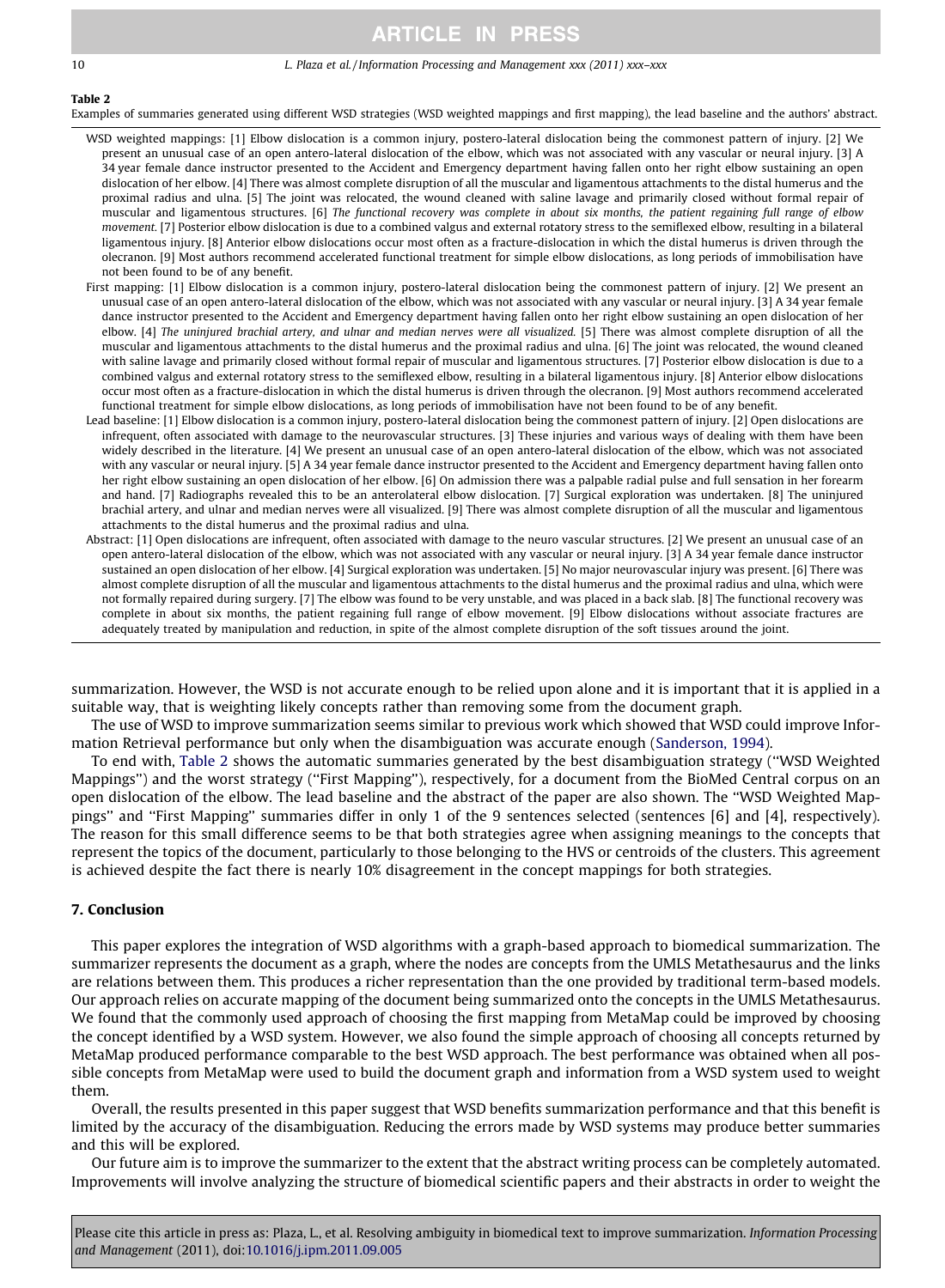<span id="page-10-0"></span>sentences for extraction according to the section in which they appear; and adapting the method to produce query-driven summaries, so that the summaries are biased toward the user's information needs. We also aim to extend the method to produce multi-document summaries.

We are also interested in exploring and using new automatic evaluation strategies. In particular, we would like to measure readability quality (Pitler et al., 2010) as well as informativeness without making use of human model summaries (Louis & Nenkova, 2008; Saggion, Torres-Moreno, Cunha, & SanJuan, 2010).

#### Acknowledgments

This research is funded by the Spanish Government through the FPU Program and the Projects TIN2009-14659-C03-01 and TSI 020312-2009-44. Mark Stevenson is grateful for the support provided by the Engineering and Physical Sciences Research Council (Grant EP/D069548/1).

#### References

Agirre, E., & Edmonds, P. (Eds.). (2006). Word sense disambiguation: Algorithms and applications. Springer.

- Agirre, E., Sora, A., & Stevenson, M. (2010). Graph-based word sense disambiguation of biomedical documents. Bioinformatics, 26, 2889–2896.
- Agirre, E., & Soroa, A. (2009). Personalizing PageRank for word sense disambiguation. In Proceedings of the 12th conference of the European chapter of the ACL (EACL 2009) (pp. 33–41). Athens, Greece.
- Aronson, A. (2001). Effective mapping of biomedical text to the UMLS Metathesaurus: The MetaMap program. In Proceedings of the AMIA annual symposium (pp. 17–21). Washington, DC.
- Barabasi, A., & Albert, R. (1999). Emergence of scaling in random networks. Science, 268, 509–512.
- Barzilay, R., & Elhadad, M. (1997). Using lexical chains for text summarization. In Proceedings of the ACL workshop on intelligent scalable text summarization (pp. 10–17). Madrid, Spain.
- Barzilay, R., & Lapata, M. (2005). Modeling local coherence: An entity-based approach. In Proceedings of the 43rd annual meeting of the association for computational linguistics (pp. 141–148). Ann Arbor, Michigan.
- Brin, S., & Page, L. (1998). The anatomy of a large-scale hypertextual web search engine. Computer Networks and ISDN Systems, 30, 1–7.
- Brooks, A. D., & Sulimanoff, I. (2002). Evidence-based oncology project. Surgical Oncology Clinics of North America, 11, 3–10.
- Cohen, A., & Hersh, W. (2005). A survey of current work in biomedical text mining. Briefings in Bioinformatics, 6, 57–71.

Erkan, G., & Radev, D. R. (2004). LexRank: Graph-based lexical centrality as salience in text summarization. Journal of Artificial Intelligence Research (JAIR), 22, 457–479.

- Farghlay, A., & Hedin, B. (2003). Domain analysis and representation. In Handbook for language engineers (pp. 21–58). Stanford, CA: CSLI Publications.
- Fiszman, M., Rindflesch, T.C., & Kilicoglu, H. (2004). Abstraction summarization for managing the biomedical research literature. In Proceedings of the HLT-NAACL workshop on computational lexical semantics (pp. 76–83). Boston, MA.
- Gale, W., Church, K., & Yarowsky, D. (1992). One sense per discourse. In Proceedings of the DARPA speech and natural language workshop (pp. 233–237). Harriman, NY.
- Gay, C., Kayaalp, M., & Aronson, A. (2005). Semi-automatic indexing of full text biomedical articles. In Proceedings of the AMIA annual symposium (pp. 271– 275). Washington, DC.
- Hovy, E. (2005). Automated text summarization. In R. Mitkov (Ed.), The Oxford handbook of computational linguistics (pp. 583–598). Oxford University Press. Humphrey, S., Rogers, W., Kilicoglu, H., Demner-Fushman, D., & Rindflesch, T. (2006). Word sense disambiguation by selecting the best semantic type based on journal descriptor indexing: Preliminary experiment. Journal of the American Society for Information Science and Technology, 57, 96-113.
- Hunter, L., & Cohen, K. B. (2006). Biomedical language processing: Perspective whats beyond PubMed? Molecular Cell, 21, 589–594.
- Ide, N., & Véronis, J. (1998). Introduction to the special issue on word sense disambiguation: The state of the art. Computational Linguistics, 24, 1-40. Joshi, M., Pedersen, T., & Maclin, R. (2005). A comparative study of support vector machines applied to the word sense disambiguation problem for the
- medical domain. In Proceedings of the 2nd Indian conference on artificial intelligence (IICAI-05) (pp. 3449–3468). Pune, India. Lapata, M., & Barzilay, R. (2005). Automatic evaluation of text coherence: Models and representations. In Proceedings of the 19th international joint conference on artificial intelligence (pp. 1085–1090). Edinburgh, Scotland.
- Lau, A., & Coiera, E. (2008). Impact of web searching and social feedback on consumer decision making: A prospective online experiment. Journal of Medical Internet Research, 10, E2.
- Lin, C.-Y. (2004a). Looking for a few good metrics: Automatic summarization evaluation How many samples are enough? In Proceedings of the 4th NTCIR workshop on research in information access technologies information retrieval, question answering and summarization. Tokyo, Japan.
- Lin, C.-Y. (2004b). ROUGE: A package for automatic evaluation of summaries. In Proceedings of the ACL workshop on text summarization branches out (pp. 74– 81). Barcelona, Spain.
- Liu, H., Teller, V., & Friedman, C. (2004). A multi-aspect comparison study of supervised word sense disambiguation. Journal of the American Medical Informatics Association, 11, 320–331.
- Louis, A., & Nenkova, A. (2008). Automatic summary evaluation without human models. In Proceedings of the 1st text analysis conference (TAC 2008). Gaithersburg, MD.
- Mani, I. (1999). Advances in automatic text summarization. Cambridge, MA: The MIT Press.
- Mani, I. (2001). Automatic summarization. Amsterdam: J. Benjamins Pub. Co.
- McInnes, B., Pedersen, T., & Carlis, J. (2007). Using UMLS concept unique identifiers (CUIs) for word sense disambiguation in the biomedical domain. In Proceedings of the annual symposium of the american medical informatics association (pp. 533–537). Chicago, IL.
- Mihalcea, R., & Tarau, P. (2004). TextRank Bringing order into text. In Proceedings of the conference on empirical methods in natural language processing (EMNLP 2004) (pp. 404–411). Barcelona, Spain.
- Moens, M. F. (2000). Automatic indexing and abstracting of document texts. Kluwer Academic Publishers.
- Navigli, R. (2009). Word sense disambiguation: A survey. ACM Computing Surveys, 41, 1–69.
- Navigli, R., & Lapata, M. (2007). Graph connectivity measures for unsupervised word sense disambiguation. In Proceedings of the 20th international joint conference on artificial intelligence (IJCAI 2007) (pp. 1683–1688). Hyderabad, India.
- Nelson, S., Powell, T., & Humphreys, B. (2002). The unified medical language system (UMLS) project. In A. Kent & C. M. Hall (Eds.), Encyclopedia of library and information science. Marcel Dekker, Inc.
- Pitler, E., Louis, A., & Nenkova, A. (2010). Automatic evaluation of linguistic quality in multi-document summarization. In Proceedings of the 48th annual meeting of the association for computational linguistics (pp. 544–554). Uppsala, Sweden.
- Pitler, E., & Nenkova, A. (2008). Revisiting readability: A unified framework for predicting text quality. In Proceedings of the conference on empirical methods in natural language processing (EMNLP 2008) (pp. 186–195). Honolulu, Hawaii.
- Plaza, L., Diaz, A., & Gervás, P. (2008). Concept-graph based biomedical automatic summarization using ontologies. In TextGraphs '08: Proceedings of the 3rd textgraphs workshop on graph-based algorithms for natural language processing (pp. 53–56). Manchester, UK.